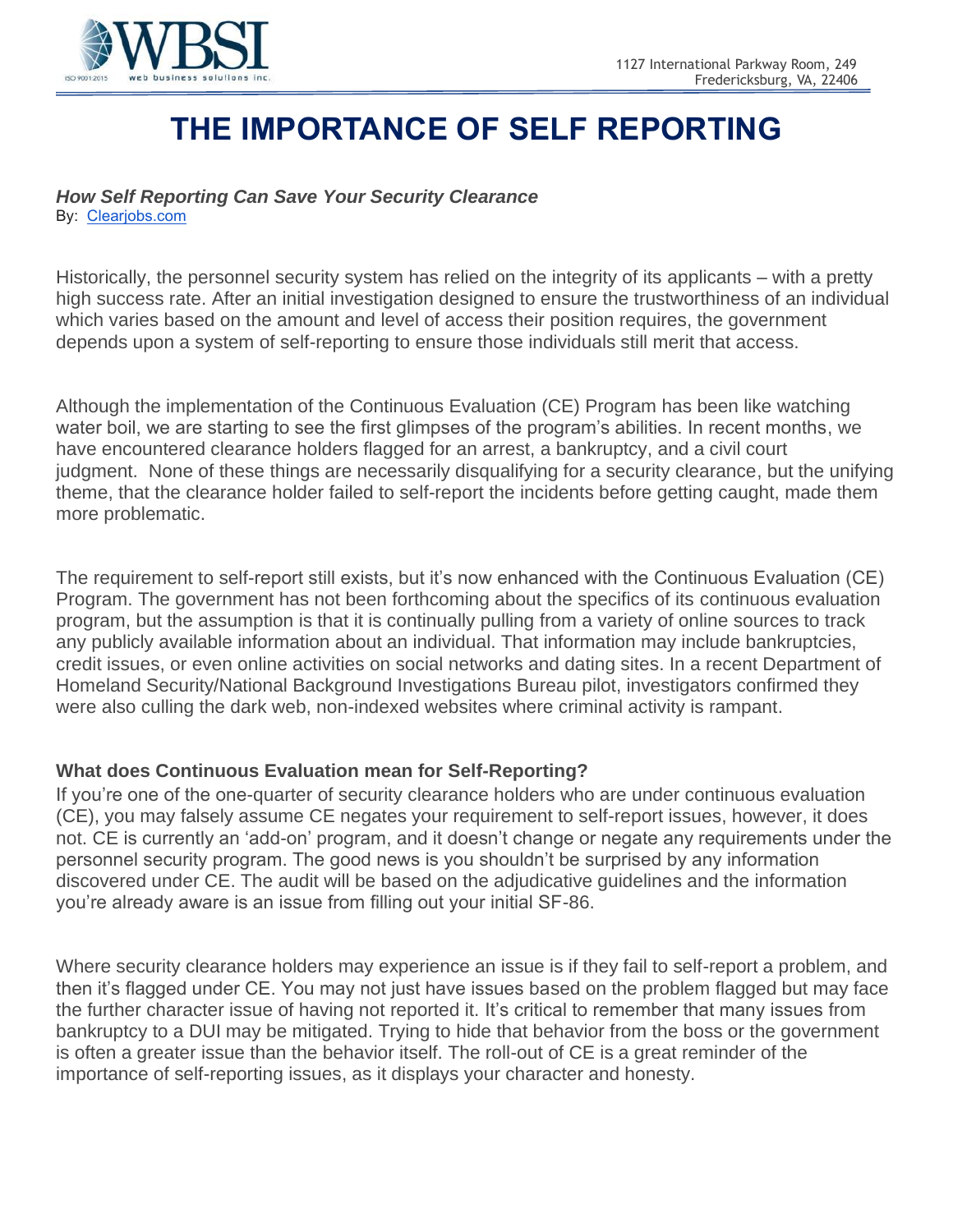

### **YOU MUST SELF-REPORT THE FOLLOWING (REGARDLESS IF YOU ARE/ARE NOT IN THE CONTINUOUS EVALUATION PROGRAM)!**

## **Counter-Intelligence Issues**

- Are approached or contacted by ANY individual seeking unauthorized access to classified material
- Become aware of anything regarding a colleague that could be a counter-intelligence concern

#### **Legal Issues**

- Are arrested; subject to criminal charges (including charges that are dismissed); receive citations, tickets, or summonses; or are detained by federal, state, or other law-enforcement authorities for violations of the law within or outside of the U.S. (NOTE: Traffic citations/tickets/fines are reportable only if they exceed \$300 and only when the fine is assessed, unless drugs or alcohol were involved. Court fees or other administrative costs associated with the traffic citation/ticket/fine should not be added to the final assessed amount.)
- File for bankruptcy, regardless of whether it is for personal or business-related reasons
- Have your wages garnished for any reason
- Have your home foreclosed upon
- Are named defendant in any civil lawsuit

#### **Citizenship Issues**

• Change citizenship or acquire dual citizenship

#### **Life Circumstances**

- Have legal action resulting in a name change
- Marry or cohabitate with a person (NOTE: A cohabitant is a person who lives with you in a spouse-like relationship or with a similar bond of affection or obligation, but is not your legal spouse, child, or other relative.)
- Are hospitalized for mental health reasons
- Are treated for drug or alcohol abuse
- Use an illegal drug or a legal drug in a manner that deviates from approved medical direction